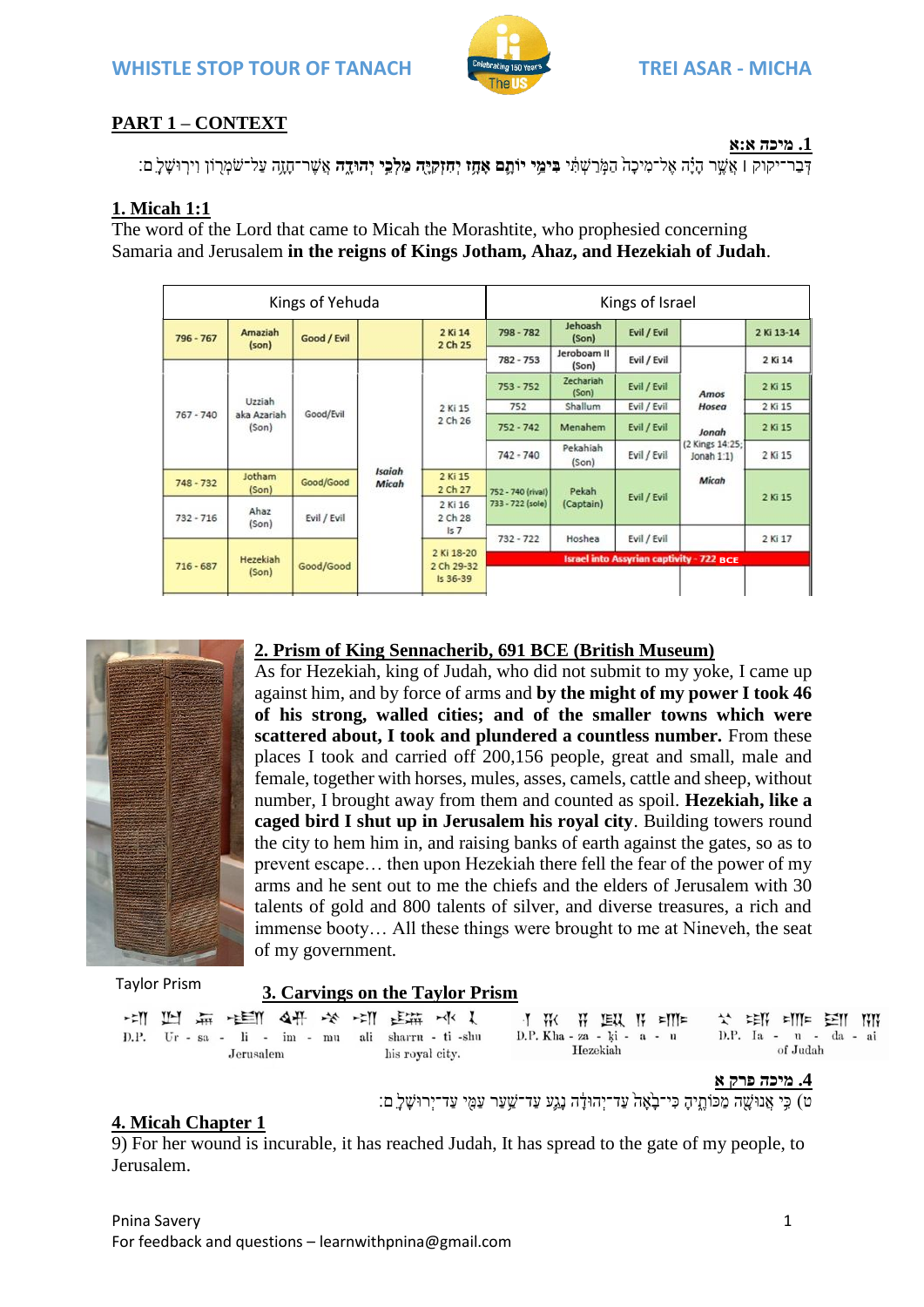

# **PART 2 – CONTENT**

| <b>Section A</b>              | <b>Section B</b> | <b>Section C</b>          |
|-------------------------------|------------------|---------------------------|
| Chapters 1 - 3                | Chapters 4-5     | Chapters 6 - 7            |
| Destruction of Israel 1:2-16  |                  | God's disputation 6:1-6   |
| Current sins 2:1-11           |                  | Sins 6:9-16               |
| Redemption 2:12-13            | Redemption       | Sins $7:1-6$              |
| Current sins 3:1-11           |                  | God's disputations 7:7-13 |
| Destruction of Jerusalem 3:12 |                  | Redemption 7:14-20        |

#### **.5 ספר מיכה פרק ד**

א) וְהָיֶה l בְּאַחֲרִית הַיַּמְים יָٓהָיֶה הַר בֵּית־יקוק נַכוֹן בִּרְאֹשׁ הֶהַרִ֫ים וְנָשֵׂא הִוּא מְגִּבַעָּוֹת וְנַהֲרוּ עַלְיו עַמֵּים: ב) וֵהַלְכוֹ ּו גּוֹיֵם רַבִּ֫ים וַאֲמְרוּ לְכוּ । וְנַעֲלֵה אֱל־הַר־יִהְוָה וְאֶל־בֵּית אֱלֹקי יַעֲקֹב וְיוֹרֵנוּ מִדְרַכָּ֫יו וְנֵלְכֵה בְּאֶרְחֹתַיו כֵּי מְצִיּוֹן הָצֵא תוֹרָה וּדָּבַר־יקוק מִירוּשָׁלֵ֑ ם: ג) וְשָׁפָֿט בֵּין עַמֵּים רַבִּים וְהוֹכֵיחַ לְגוֹיֵם עַצָמִים עַד־רַחָוֹק **וִכְתִּתוּ חַרְבֹתֻיהָם לְאִתִּים** וַחַנִּיתְתֵיהֶם לְמַזְמֶרֹוֹת לְאֹ־יִשָׂאוּ גִּוֹי אֱל־גּוֹי חֶרֶב וְלֹא־יִלְמְדָוּן עוֹד מְלִחָמֵה: ד) וְיַשְׁבוּ אֵישׁ תַּחַת גַּכְּנֵוֹ וְתַחַת תְּאֵנְתוֹ וְאֵין מַחֲרֶיד כִּי־פֵי יקוק צְבָאָוֹת דִּבֵּר: ה) כֵי כָּל־הָעַמִּ֫ים יֵלְכוֹ אִישׁ בְּשֵׁם אֱלֹהָיו וַאֲנַחְנוּ נֵלֵ֣ךְ בְּשֵׁם־יקוק אֱלֹקינוּ לְעוֹלֵם  $($ פּ) וַעֱד:

## **5. Micah Chapter 4**

1) In the days to come, The Mount of the Lord's House shall stand firm above the mountains; and it shall tower above the hills. The peoples shall gaze on it with joy, 2) And the many nations shall go and shall say: "Come, Let us go up to the Mount of the Lord, to the House of the God of Jacob; that He may instruct us in His ways, and that we may walk in His paths." For instruction shall come forth from Zion, The word of the Lord from Jerusalem. 3) Thus He will judge among the many peoples, and arbitrate for the multitude of nations, however distant; and **they shall beat their swords into plowshares and their spears into pruning hooks. Nation shall not take up sword against nation; they shall never again know war**; 4) But every man shall sit under his grapevine or fig tree with no one to disturb him. For it was the Lord of Hosts who spoke. 5) Though all the peoples walk each in the names of its gods, we will walk in the name of the Lord our God forever and ever.

#### **.6 ירמיהו פרק כו**

יח) מיכיה [מִיכָה] הַמְּוֹרַשְׁתִּ֫י הָיָה נִבָּ֫א בִּימֵי חִזְקַיָּהוּ מֱלֶךְ־יְהוּוָדֶה וַיְּאמֶר אֱל־כָּל־עַם יְהוּדָָ֫ה לֵאמ<mark>ֿר כְּה־אָמֵר ו יְהוֶה</mark> **צְבָאוֹת צִיּّוֹן שָׂדֶה תֵחָרֵשׁ וִירוּשָׁלֵיִם עִייִם תִּהְיֶה וְהַר הַבֵּיִת לְבָמְוֹת יָעַר**: יט) הֶהָמֶת הֱמְהוּ חִזְקִיָּהוּ מֶלֶדִ־יְהוּדָה וְכָל־יְהוּדָ֫ה הֲלֹאֹ יָרֵא אֶת־יקוק וַיִּחַל ´אֶת־פְּנֵי יקוק וַיִּנָּחֶם יקוק אֶל־הָרָעָה אֲשֶׁר־דִּבֶּר עֲלֵיהֱם וַאֲנַחָנוּ עֹשֵׂים רָעָה גְדוֹלָה עַל־נַפְּ שֹותֵּֽ ינּו׃

## **6. Jeremiah Chapter 26**

18) "Micah the Morashtite, who prophesied in the days of King Hezekiah of Judah, said to all the people of Judah: **'Thus said the Lord of Hosts: Zion shall be plowed as a field, Jerusalem shall become heaps of ruins and the Temple Mount a shrine in the woods.'** 19) "Did King Hezekiah of Judah, and all Judah, put him to death? Did he not rather fear the Lord and implore the Lord, so that the Lord renounced the punishment He had decreed against them? We are about to do great injury to ourselves!"

## **PART 3 – CONCEPTS**

**.7 מיכה פרק ז**

יח) מִי־קל כַּמֹוֹדְ נֹשֵׂא עַוֹן וְעֹבֵר עַל־פֶּ֫שֶׁע לְשָׁאֲרִית נַחֲלַתְוֹ לֹא־הֶחֱזֶיק לַעַּדֹ אֲפֹוֹ כֵּי־חַפֵּץ חֵסֶד הִוּא: יט) יַשְׁוּב יִרַחֲמֵנוּ ִיכְבְּשׁ עֲוֹנֵתֵינוּ וְתַשְׁלֵיךְ בִּמְצֵלְוֹת יָם כָּל־חַטּאוֹתֵם: כ) תִּתֵּן אֱמֶת לִיַעֲקֹב חֶסֶד לְאַבְדָהָם אֲשֶׁר־נִשְׁבַּעְתָּ לִאֲבֹהֵינוּ מִימֵי קֶֽ דֶ ם׃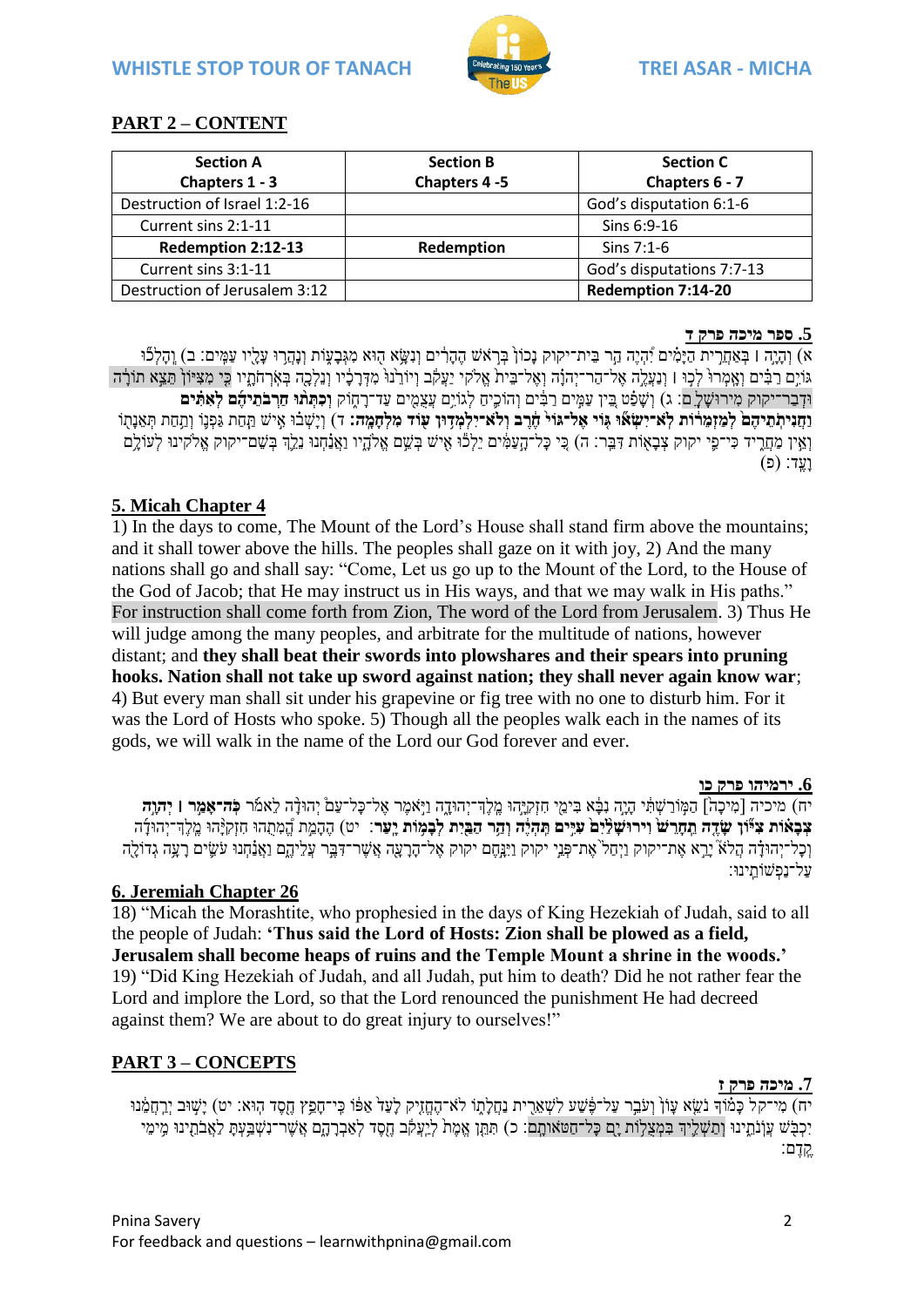

## 7. Micah Chapter 7 (ending of haftorah for Shabbat Shuva and Yom Kippur afternoon)

18) Who is a God like You, Forgiving iniquity and remitting transgression: Who has not maintained His wrath forever against the remnant of His own people, because He loves graciousness! 19) He will take us back in love; He will cover up our iniquities. You will hurl all our sins into the depths of the sea. 20) You will keep faith with Jacob, loyalty to Abraham, as You promised on oath to our fathers in days gone by.

| <b>Shemot Chap 34 Attributes</b> |                   | <b>Micha Chapter 7 Attributes</b> |                               |  |
|----------------------------------|-------------------|-----------------------------------|-------------------------------|--|
| Hashem, Hashem God               | יְקְוָק   יקוק קל | Who O God is like You             | מִי־קל כַּמֹוֹדִ              |  |
| Merciful                         | רחִוּם            | Who pardons iniquity              | נֹשֵׂא עַוֹן                  |  |
| Compassionate                    | וחנוו             | And overlooks transgression       | וִעֹּבֵר עַל־פָּּשַׁע         |  |
| Slow                             | אָרֶד             | For the remnant of His            | לשארית נחלתו                  |  |
|                                  |                   | heritage?                         |                               |  |
| To anger                         | אַפּיִם           | Who has not retained His          | לא־הֶחֱזִיק לָעַד אַפּוֹ      |  |
|                                  |                   | wrath eternally                   |                               |  |
| Abundant in kindness             | וְרַב־חֱסֶד       | For He desires kindness           | כִּי־חָפֵץ חֶסֶד הְוּא        |  |
| Truth                            | וְאֱמֻת           | He will again be merciful to us   | יַשִׁוּב יִרְחֲמֵנוּ          |  |
| Preserver of Kindness            | נֹצֵר חָׂסֶד      | He will suppress our iniquities   | יִכְבָּשׁ עֲוָׂנֹתֱינוּ       |  |
| For thousands of                 | לְאֲלָפִים        | And cast into the depths of the   | וְתַשְׁלֵיךְ בִּמְצֻלְוֹת יָם |  |
| generations                      |                   | sea all their sins                | כָּל־חַטֹּאוחָם               |  |
| Forgiver of iniquity             | נֹשֵׂא עָוָן      | Grant truth to Jacob              | תִּתֵּן אֱמֶת לִיַעֲקֹב       |  |
| Of transgression                 | וֶפֶּשׁע          | Kindness to Abraham               | הֶסֶד לְאַבְרָהָם             |  |
| Of sin                           | וְחַטָּאֶה        | As You swore to our               | אַשר־נִשְׁבַעִתַּ             |  |
|                                  |                   | forefathers                       | לאַבֹתִינו                    |  |
| And Who cleanses                 | ונקה              | From ancient times                | מֵימֵי קֳדֶם:                 |  |

ח) הגיד לך אַדָם מַה־טִוֹב וּמֵה־יקוק דּוֹרֵשׁ מִמְּדֹ **כֵּי אִם־עַשְׂוֹת מְשִׁפָּט<sup>ְ</sup> וְאֲהָבָת חֶסֶד וְהַצְּנֵעַ לֵכֶת עִם־אֱלֹקִידְ**: (פ)

## 8. Micah Chapter 6

8) "He has told you, O man, what is good, and what the Lord requires of you: Only to do justice and to love goodness, and to walk modestly with your God

## תלמוד בבלי מסכת מכות דף כד עמוד א  $9\,$

בא מיכה והעמידן על שלש דכתיב (מיכה ו:ח) הגיד לך אדם מה טוב ומה ה' דורש ממך כי אם עשות משפט ואהבת חסד והצנע לכת עם ה' אלהיר עשות משפט זה הדיו אהבת חסד זה גמילות חסדים והצנע לכת זה הוצאת המת והכנסת כלה והלא דברים קל וחומר ומה דברים שאין דרכן לעשותן בצנעא אמרה תורה והצנע לכת דברים שדרכן לעשותו בצנעא על אחת כמה וכמה

## 9. Babylonian Talmud Tractate Makkot 24a

Micah came and established the 613 mitzvot upon three, as it is written: "It has been told to vou. O man, what is good, and what the Lord does require of you; only to do justly, and to love mercy, and to walk humbly with your God" (Micah 6:8). "To do justly," this is justice; "to love mercy," this is acts of loving-kindness; "and to walk humbly with your God," this is an allusion to taking the indigent dead out for burial and accompanying a poor bride to her wedding canopy. And are these matters not inferred *a fortiori*? If, with regard to matters that tend to be conducted in public, the Torah states "walk humbly", then in matters that tend to be conducted in private, e.g., charity and Torah study, all the more so should they be conducted in private.